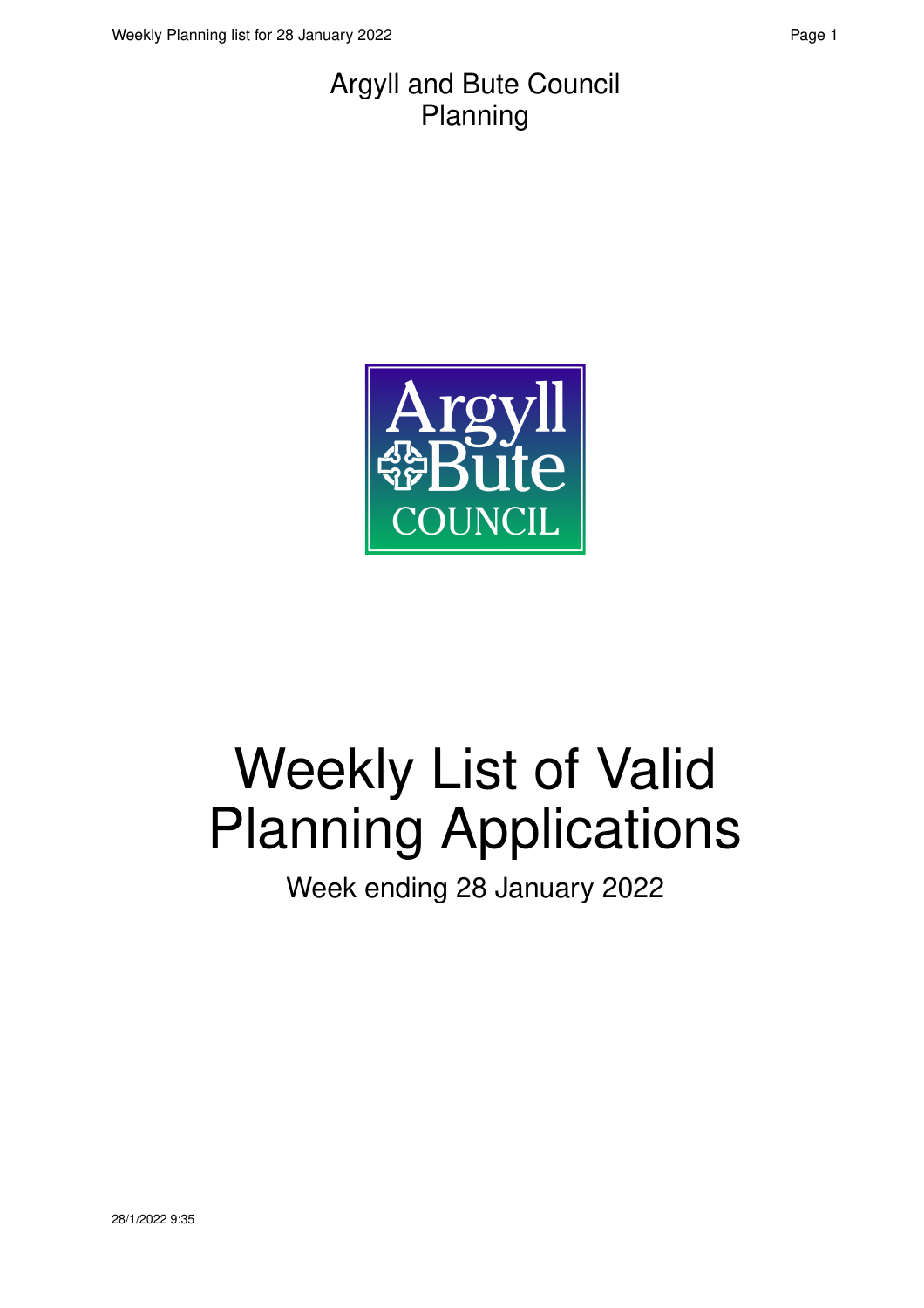## **Bute and Cowal**

| Reference:                | 21/01449/PP                                                                                                      | Officer:<br>Telephone:            | <b>Brian Close</b><br>01546 605518                            |
|---------------------------|------------------------------------------------------------------------------------------------------------------|-----------------------------------|---------------------------------------------------------------|
| <b>Ward Details:</b>      | 07 - Dunoon                                                                                                      |                                   |                                                               |
| <b>Community Council:</b> | Dunoon Community Council                                                                                         |                                   |                                                               |
| Proposal:                 | Erection of garage building                                                                                      |                                   |                                                               |
| Location:                 |                                                                                                                  |                                   | Garage, 128 Queen Street, Dunoon, Argyll And Bute, PA23       |
|                           | 8AY                                                                                                              |                                   |                                                               |
| <b>Applicant:</b>         | Clyde Garage                                                                                                     |                                   |                                                               |
|                           |                                                                                                                  |                                   | 128 Queen Street, Dunoon, Argyll And Bute, PA23 8AY           |
| Agent:                    | lan Murray                                                                                                       |                                   |                                                               |
|                           |                                                                                                                  |                                   | Harderwjik House, Edgefield Industrial Estate, Loanhead, Mid- |
|                           | lothian, EH20 9TB                                                                                                |                                   |                                                               |
| <b>Development Type:</b>  |                                                                                                                  | N10B - Other developments - Local |                                                               |
| <b>Grid Ref:</b>          | 217315 - 677398                                                                                                  |                                   |                                                               |
|                           |                                                                                                                  |                                   |                                                               |
| Reference:                | 21/02519/PP                                                                                                      | Officer:                          | <b>Steven Gove</b>                                            |
|                           |                                                                                                                  | Telephone:                        | 01546 605518                                                  |
| <b>Ward Details:</b>      | 08 - Isle Of Bute                                                                                                |                                   |                                                               |
| <b>Community Council:</b> | <b>Bute Community Council</b>                                                                                    |                                   |                                                               |
| Proposal:                 |                                                                                                                  |                                   | Engineering works to enable site remediation and associated   |
|                           | restoration of land                                                                                              |                                   |                                                               |
| Location:                 | Former Rothesay Gasworks Site, Cottonmill Lane, Rothesay,                                                        |                                   |                                                               |
|                           | Isle Of Bute, Argyll And Bute, PA20 9BZ                                                                          |                                   |                                                               |
| <b>Applicant:</b>         | <b>National Grid</b>                                                                                             |                                   |                                                               |
|                           | Warwick Technology Park, Gallows Hill, Warwick, England,                                                         |                                   |                                                               |
|                           | <b>CV34 6DA</b>                                                                                                  |                                   |                                                               |
| Agent:                    | <b>RENEW Planning Limited</b>                                                                                    |                                   |                                                               |
|                           |                                                                                                                  |                                   | Berghem Mews, 22 Berghem Mews, Blythe Road, London,           |
|                           | England, W14 0HN                                                                                                 |                                   |                                                               |
| <b>Development Type:</b>  |                                                                                                                  | N10B - Other developments - Local |                                                               |
| <b>Grid Ref:</b>          | 208607 - 664183                                                                                                  |                                   |                                                               |
|                           |                                                                                                                  |                                   |                                                               |
|                           |                                                                                                                  |                                   |                                                               |
| Reference:                | 22/00059/PP                                                                                                      | Officer:<br>Telephone:            | Allocated To Area Office<br>01546 605518                      |
| <b>Ward Details:</b>      | 06 - Cowal                                                                                                       |                                   |                                                               |
| <b>Community Council:</b> | <b>Strachur Community Council</b>                                                                                |                                   |                                                               |
| Proposal:                 |                                                                                                                  |                                   |                                                               |
|                           | Demolition of dwellinghouse, erection of replacement dwelling-<br>house and installation of air source heat pump |                                   |                                                               |
| Location:                 |                                                                                                                  |                                   |                                                               |
|                           |                                                                                                                  |                                   | The Chalet, Newton, Strathlachlan, Cairndow, Argyll And Bute, |
|                           | <b>PA27 8DB</b>                                                                                                  |                                   |                                                               |
| <b>Applicant:</b>         | Mr & Mrs Eric & Els Nicol                                                                                        |                                   |                                                               |
|                           |                                                                                                                  |                                   | 49 Lawfield, Coldingham, Eyemouth, United Kingdom, TD14       |
|                           | 5PB                                                                                                              |                                   |                                                               |
| Agent:                    | Arbour                                                                                                           |                                   |                                                               |
|                           | Ardkinglas                                                                                                       |                                   | , Cairndow, United Kingdom, PA26 8BG                          |
| <b>Development Type:</b>  | N03B - Housing - Local                                                                                           |                                   |                                                               |
| <b>Grid Ref:</b>          | 204359 - 698417                                                                                                  |                                   |                                                               |
|                           |                                                                                                                  |                                   |                                                               |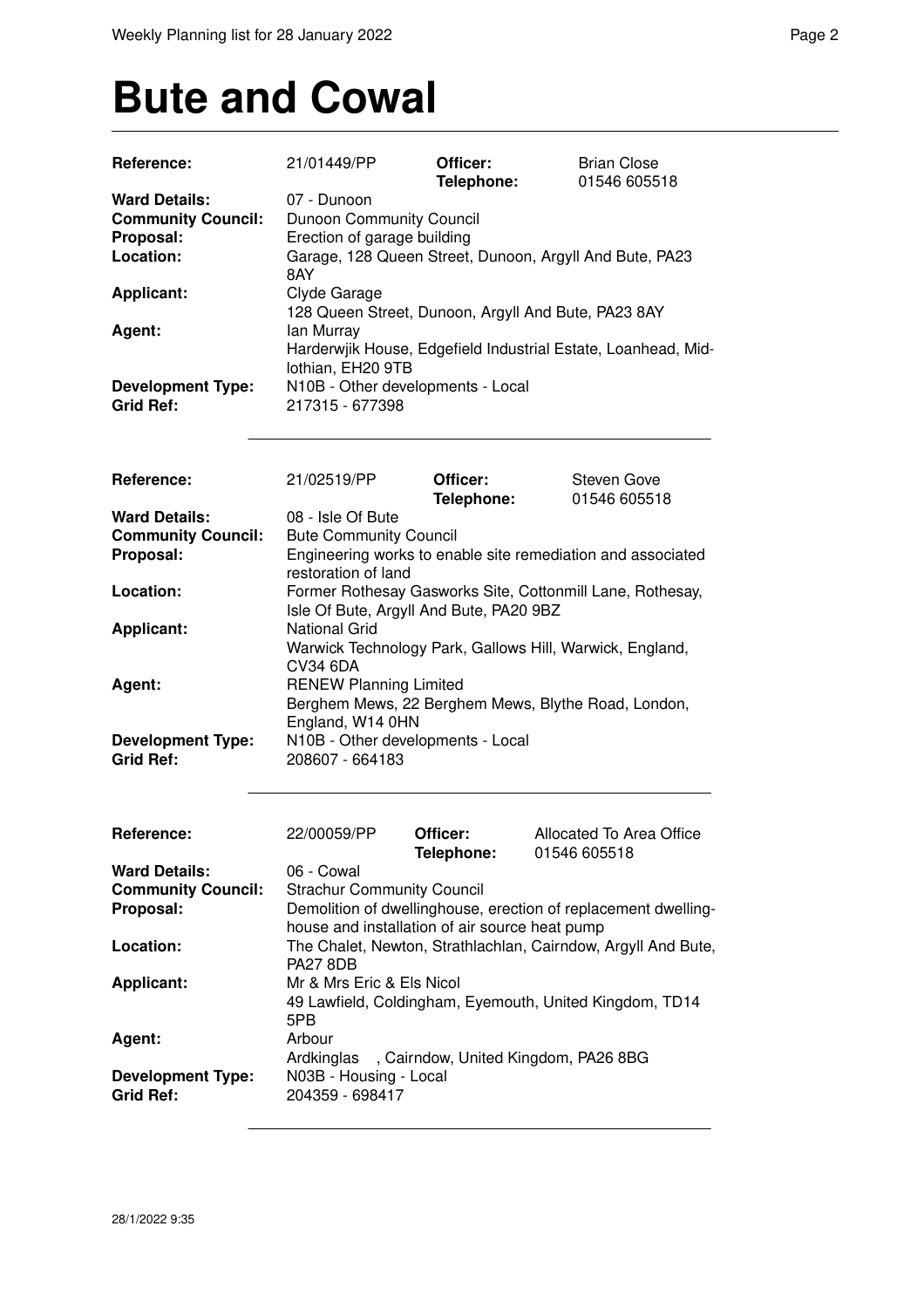Weekly Planning list for 28 January 2022 **Page 3** Page 3

| <b>Reference:</b>         | 22/00089/TPO                                                 | Officer:<br>Telephone: | <b>Brian Close</b><br>01546 605518 |
|---------------------------|--------------------------------------------------------------|------------------------|------------------------------------|
| <b>Ward Details:</b>      | 06 - Cowal                                                   |                        |                                    |
| <b>Community Council:</b> | Kirn And Hunters Quay Community Council                      |                        |                                    |
| Proposal:                 | Felling of 2 Fagus Sylvatica (Beech) trees                   |                        |                                    |
| Location:                 | Land Adjacent To 19 Deercroft, Hunters Quay Holiday Village, |                        |                                    |
|                           | Hunters Quay, Dunoon, Argyll And Bute, PA23 8HP              |                        |                                    |
| <b>Applicant:</b>         | Mr Allan Campbell                                            |                        |                                    |
|                           | Hunters Quay Holiday Village, Hunters Quay, Dunoon, Argyll   |                        |                                    |
|                           | And Bute, PA23 8HP                                           |                        |                                    |
| Agent:                    | Mr Craig McBurney                                            |                        |                                    |
|                           | 32 Broxwood Place, Sandbank, Dunoon, Argyll, PA23 8PF        |                        |                                    |
| <b>Development Type:</b>  | N0 - not required for statutory returns                      |                        |                                    |
| <b>Grid Ref:</b>          | 217781 - 679474                                              |                        |                                    |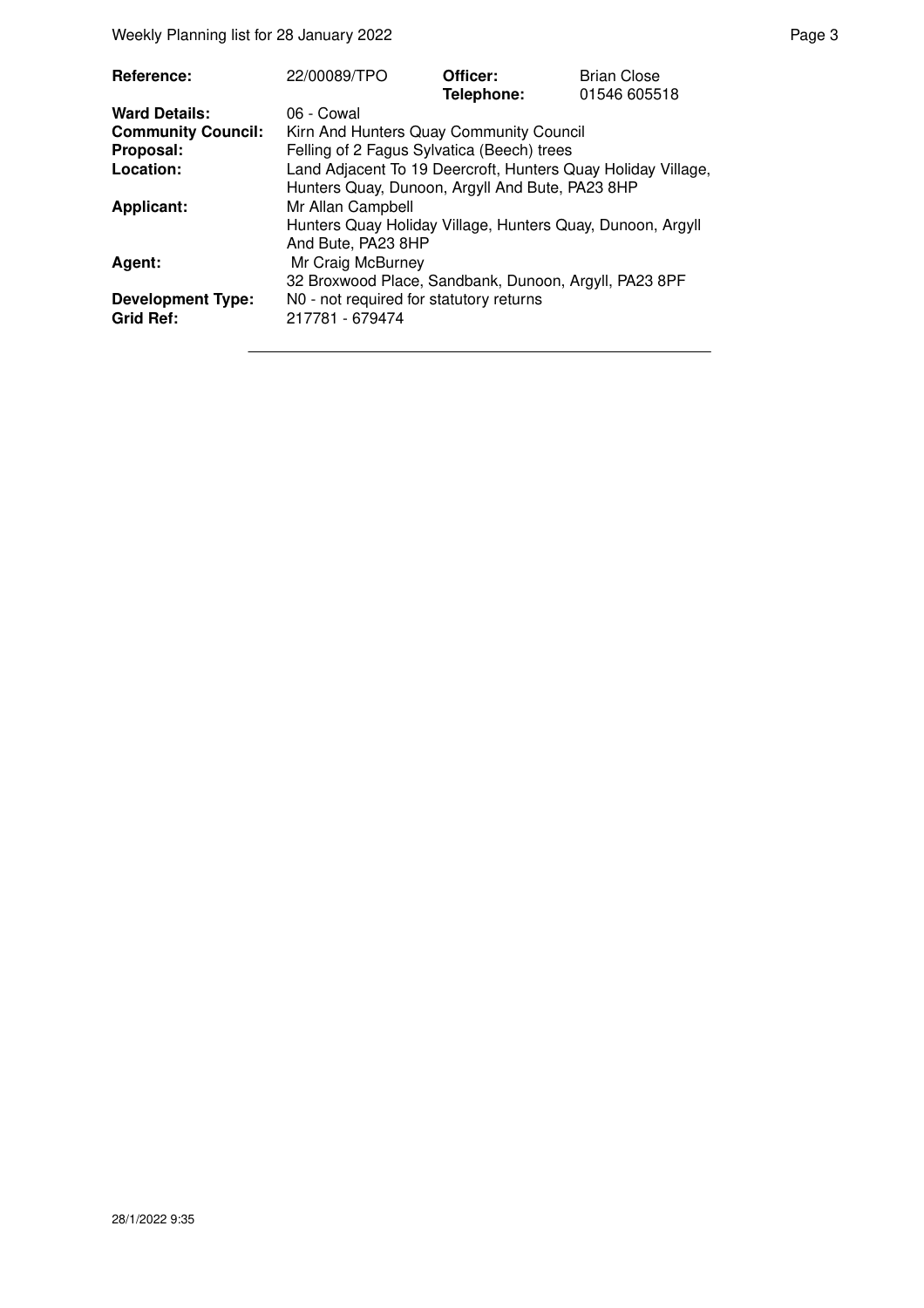# **Major Applications Team**

| Reference:                                                     | 21/02721/S36                                                                                                                                                                                                                                                                                                                                                                                          | Officer:<br>Telephone: | Arlene Knox<br>01546 605518          |
|----------------------------------------------------------------|-------------------------------------------------------------------------------------------------------------------------------------------------------------------------------------------------------------------------------------------------------------------------------------------------------------------------------------------------------------------------------------------------------|------------------------|--------------------------------------|
| <b>Ward Details:</b><br><b>Community Council:</b><br>Proposal: | 05 - Oban North And Lorn<br>Avich And Kilchrenan Community Council<br>Variation of condition 5 - Timing and Operation. To extend the<br>operational period of Carraig Gheal Wind Farm from 25 years<br>to 40 years relative to planning permission 05/00016/ELSE36<br>(Section 36 application for the Carraig Gheal Windfarm)                                                                         |                        |                                      |
| Location:<br><b>Applicant:</b><br>Agent:                       | Land East Of Carraig Gheal, Inverinan, Taynuilt, Argyll<br>The Scottish Government<br>Local Energy And Consents, 4th Floor, 5 Atlantic Quay, 150<br>Broomielaw, Glasgow, G2 8LU<br>N/A                                                                                                                                                                                                                |                        |                                      |
| <b>Development Type:</b><br><b>Grid Ref:</b>                   | N0 - not required for statutory returns<br>198854 - 718879                                                                                                                                                                                                                                                                                                                                            |                        |                                      |
| Reference:                                                     | 22/00125/NMA                                                                                                                                                                                                                                                                                                                                                                                          | Officer:<br>Telephone: | <b>Sandra Davies</b><br>01546 605518 |
| <b>Ward Details:</b><br><b>Community Council:</b><br>Proposal: | 05 - Oban North And Lorn<br><b>Appin Community Council</b><br>Non material amendment to planning permission<br>21/00268/MFF (Relocation and expansion of existing fish farm<br>550 metres to north west of the existing site and reconfigure of<br>existing infrastructure with 8 x 120 metres circumference cages<br>and increase in biomass of 1070 tonnes to 1870 tonnes) Vari-<br>ous amendments. |                        |                                      |
| Location:<br><b>Applicant:</b><br>Agent:                       | Shuna Island Fish Farm, Shuna Island, Argyll And Bute<br>Scottish Sea Farms Ltd<br>Barcaldine Hatchery, Barcaldine, Argyll, PA37 1SE<br>N/A                                                                                                                                                                                                                                                           |                        |                                      |
| <b>Development Type:</b><br><b>Grid Ref:</b>                   | NMA 8W - NMA - Major (8 week target)<br>192528 - 749677                                                                                                                                                                                                                                                                                                                                               |                        |                                      |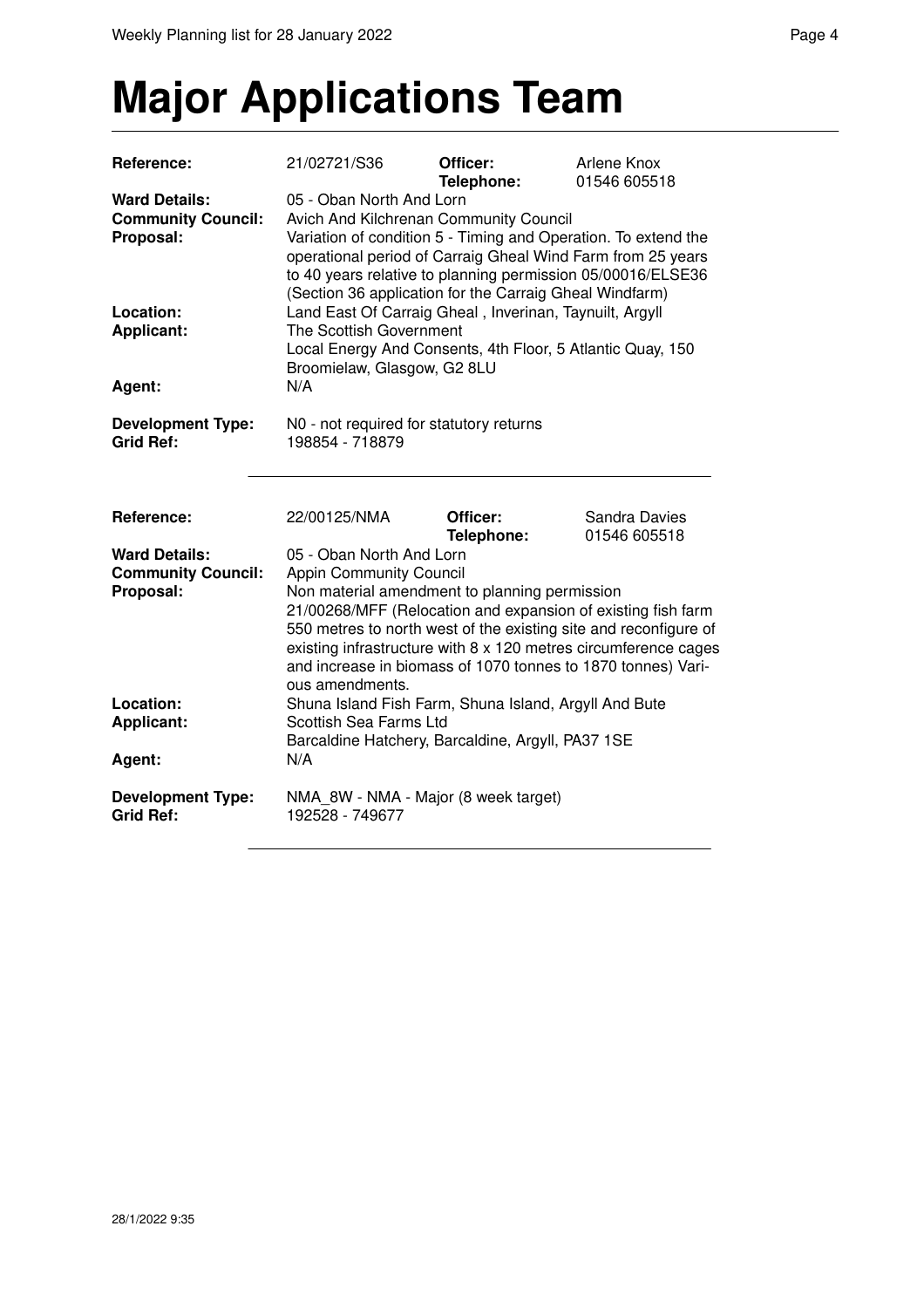### **Helensburgh and Lomond**

| Reference:                | 21/02218/LIB                                   | Officer:   | Emma Jane                                                   |
|---------------------------|------------------------------------------------|------------|-------------------------------------------------------------|
| <b>Ward Details:</b>      |                                                | Telephone: | 01546 605518                                                |
|                           | 10 - Helensburgh Central                       |            |                                                             |
| <b>Community Council:</b> | <b>Helensburgh Community Council</b>           |            |                                                             |
| Proposal:                 | Internal alterations                           |            |                                                             |
| Location:                 |                                                |            | 22 Millig Street, Helensburgh, Argyll And Bute, G84 9PN     |
| <b>Applicant:</b>         | Ms Linda Boyd                                  |            |                                                             |
|                           |                                                |            | 22 Millig Street, Helensburgh, United Kingdom, G84 9PN      |
| Agent:                    | Danny Campbell                                 |            |                                                             |
|                           | 54 Cook Street, Glasgow, Scotland, G5 8JN      |            |                                                             |
| <b>Development Type:</b>  | N14 - Listed bldg + con area consents          |            |                                                             |
| <b>Grid Ref:</b>          | 228888 - 683315                                |            |                                                             |
|                           |                                                |            |                                                             |
|                           |                                                |            |                                                             |
| Reference:                | 21/02450/PP                                    | Officer:   | Allocated To Area Office                                    |
|                           |                                                | Telephone: | 01546 605518                                                |
| <b>Ward Details:</b>      | 10 - Helensburgh Central                       |            |                                                             |
| <b>Community Council:</b> | <b>Helensburgh Community Council</b>           |            |                                                             |
| Proposal:                 |                                                |            | Erection of two storey extension to rear and single storey  |
|                           |                                                |            | extension to the side, formation of dormer window and porch |
|                           | extension to the front elevation               |            |                                                             |
| Location:                 |                                                |            | 17 Cumberland Avenue, Helensburgh, Argyll And Bute, G84     |
|                           | 8QE                                            |            |                                                             |
| <b>Applicant:</b>         | Mr Mark Shaw                                   |            |                                                             |
|                           |                                                |            | 17 Cumberland Avenue, Helensburgh, Argyll And Bute, G84     |
|                           | 8QE                                            |            |                                                             |
| Agent:                    | <b>HMA Architects</b>                          |            |                                                             |
|                           |                                                |            | 19 Charlotte Street, Helensburgh, Argyll And Bute, G84 7EZ  |
| <b>Development Type:</b>  | N01 - Householder developments                 |            |                                                             |
| <b>Grid Ref:</b>          | 228132 - 683182                                |            |                                                             |
|                           |                                                |            |                                                             |
|                           |                                                |            |                                                             |
|                           |                                                |            |                                                             |
| Reference:                | 21/02461/PP                                    | Officer:   | Norman Shewan                                               |
|                           |                                                | Telephone: | 01546 605518                                                |
| <b>Ward Details:</b>      | 10 - Helensburgh Central                       |            |                                                             |
| <b>Community Council:</b> | Helensburgh Community Council                  |            |                                                             |
| Proposal:                 | Erection of residential accommodation building |            |                                                             |
| Location:                 |                                                |            | Garden Ground Of 217B East Clyde Street, Helensburgh,       |
|                           | <b>Argyll And Bute</b>                         |            |                                                             |
| <b>Applicant:</b>         | Mr Howard Marsden                              |            |                                                             |
|                           |                                                |            | 217B East Clyde Street, Helensburgh, United Kingdom, G84    |
|                           | 7AP                                            |            |                                                             |
| Agent:                    | <b>Outdoor Building Group</b>                  |            |                                                             |
|                           |                                                |            | 272 Langmuir Road, Glasgow, United Kingdom, G69 7RR         |
| <b>Development Type:</b>  | N03B - Housing - Local                         |            |                                                             |
| <b>Grid Ref:</b>          | 230610 - 681953                                |            |                                                             |
|                           |                                                |            |                                                             |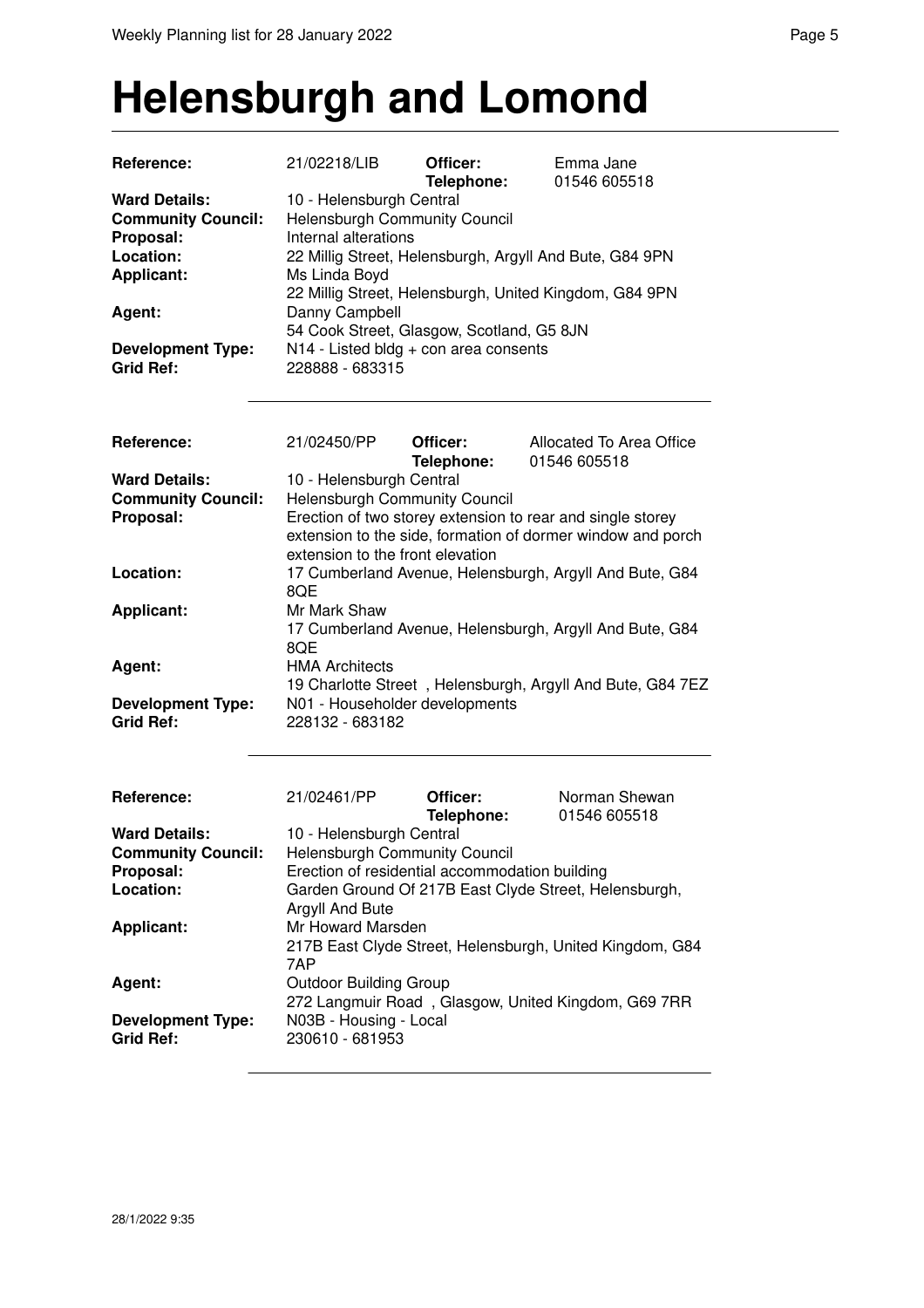Weekly Planning list for 28 January 2022 **Page 6** and the state of the Page 6

| <b>Reference:</b>                            | 21/02628/PP                                          | Officer:<br>Telephone: | Allocated To Area Office<br>01546 605518                                                                                           |
|----------------------------------------------|------------------------------------------------------|------------------------|------------------------------------------------------------------------------------------------------------------------------------|
| <b>Ward Details:</b>                         | 09 - Lomond North                                    |                        |                                                                                                                                    |
| <b>Community Council:</b>                    | Rhu And Shandon Community Council                    |                        |                                                                                                                                    |
| Proposal:                                    | ing and refurbishment of terrace and garden areas    |                        | Demolition of extensions, change of use of office (class 4) to<br>8no residential apartments (sui-generis), formation of car park- |
| Location:                                    | G84 8ND                                              |                        | Blairvadach House, Shandon, Helensburgh, Argyll And Bute,                                                                          |
| <b>Applicant:</b>                            | Callum Williamson Ltd<br>G84 8NR                     |                        | Beechdale, Linnburn, Shandon, Helensburgh, Argyll And Bute,                                                                        |
| Agent:                                       | Architecture And Design<br>9NR                       |                        | 9 West Montrose Street, Helensburgh, Argyll And Bute, G84                                                                          |
| <b>Development Type:</b><br><b>Grid Ref:</b> | N10B - Other developments - Local<br>226291 - 685332 |                        |                                                                                                                                    |

| <b>Reference:</b>                            | 21/02629/LIB                                               | Officer:<br>Telephone: | Allocated To Area Office<br>01546 605518                                                                                         |
|----------------------------------------------|------------------------------------------------------------|------------------------|----------------------------------------------------------------------------------------------------------------------------------|
| <b>Ward Details:</b>                         | 09 - Lomond North                                          |                        |                                                                                                                                  |
| <b>Community Council:</b>                    | Rhu And Shandon Community Council                          |                        |                                                                                                                                  |
| Proposal:                                    | dential use                                                |                        | Demolition of single storey extensions and ancillary service<br>structures and internal alterations to facilitate proposed resi- |
| Location:                                    | 8ND                                                        |                        | Blairvadach, Shandon, Helensburgh, Argyll And Bute, G84                                                                          |
| <b>Applicant:</b>                            | Callum Williamson Ltd<br>G84 8NR                           |                        | Beechdale, Linnburn, Shandon, Helensburgh, Argyll And Bute,                                                                      |
| Agent:                                       | Architecture And Design<br>9NR                             |                        | 9 West Montrose Street, Helensburgh, Argyll And Bute, G84                                                                        |
| <b>Development Type:</b><br><b>Grid Ref:</b> | $N14$ - Listed bldg + con area consents<br>226291 - 685332 |                        |                                                                                                                                  |

| Reference:                | 21/02747/PP                       | Officer:                                                  | <b>Karen Malloy</b> |
|---------------------------|-----------------------------------|-----------------------------------------------------------|---------------------|
|                           |                                   | Telephone:                                                | 01546 605518        |
| <b>Ward Details:</b>      | 11 - Helensburgh And Lomond South |                                                           |                     |
| <b>Community Council:</b> | <b>Cardross Community Council</b> |                                                           |                     |
| Proposal:                 | Erection of decking               |                                                           |                     |
| Location:                 |                                   | Evergreen Borrowfield, Station Road, Cardross, Dumbarton, |                     |
|                           | Argyll And Bute, G82 5NL          |                                                           |                     |
| <b>Applicant:</b>         | Mr Alan Batey                     |                                                           |                     |
|                           |                                   | Evergreen Borrowfield, Station Road, Cardross, Dumbarton, |                     |
|                           | Argyll And Bute, G82 5NL          |                                                           |                     |
| <b>Agent:</b>             | <b>Warrant Design</b>             |                                                           |                     |
|                           |                                   | Flat 2/1, 170 Butterbiggins Road, Govanhill, Glasgow, G42 |                     |
|                           | 7AL                               |                                                           |                     |
| <b>Development Type:</b>  | N01 - Householder developments    |                                                           |                     |
| <b>Grid Ref:</b>          | 234625 - 677408                   |                                                           |                     |
|                           |                                   |                                                           |                     |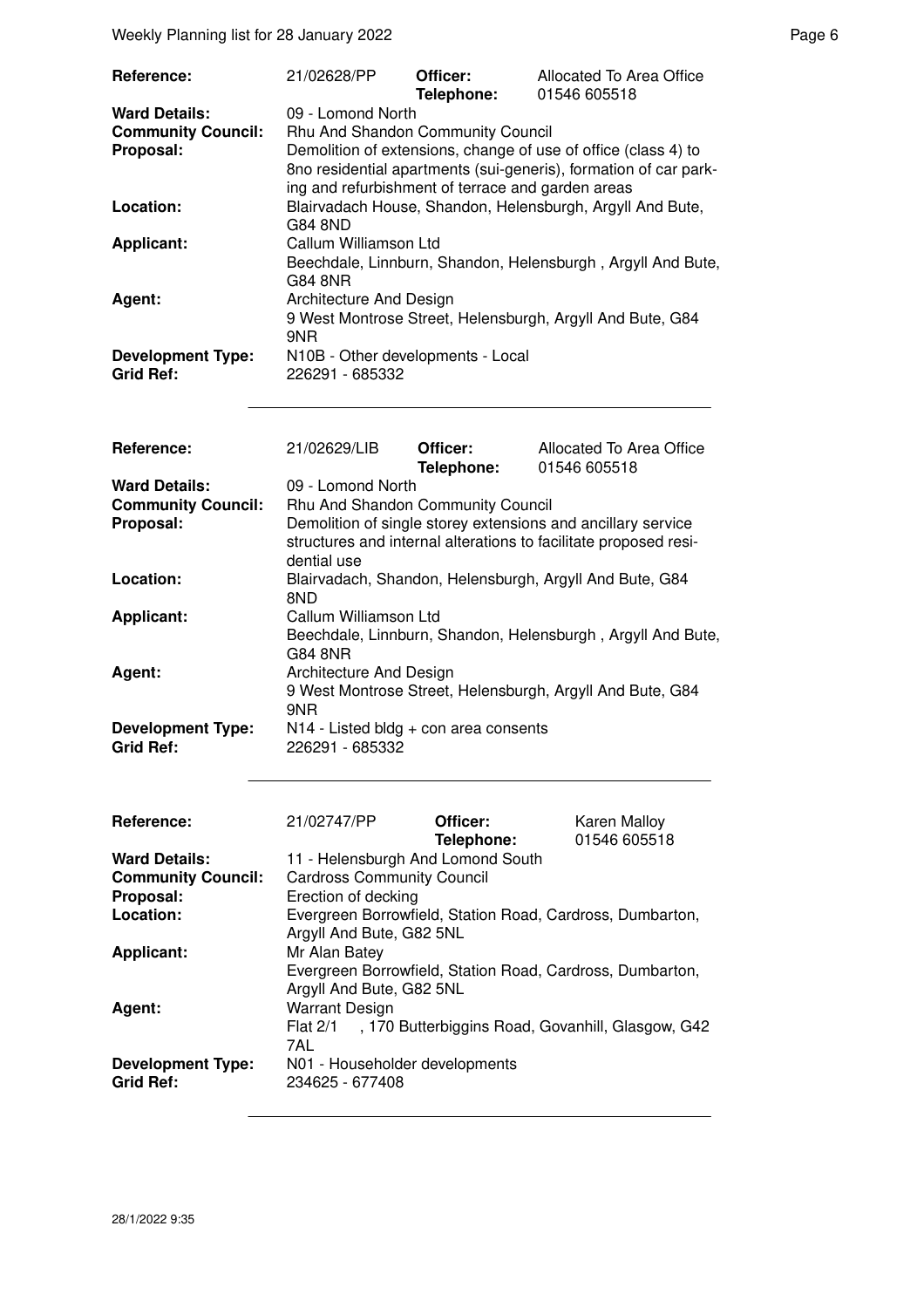Weekly Planning list for 28 January 2022 **Page 7** Neekly Planning list for 28 January 2022

| Reference:<br><b>Ward Details:</b><br><b>Community Council:</b><br>Proposal:<br>Location:<br><b>Applicant:</b><br>Agent:<br><b>Development Type:</b><br><b>Grid Ref:</b> | 22/00002/PP<br>09 - Lomond North<br>Rhu And Shandon Community Council<br>Installation of replacement garage doors<br>Bute, G84 8RX<br>Mr Peter Fowler<br>8RX<br>N/A<br>N01 - Householder developments<br>226772 - 684157 | Officer:<br>Telephone: | Karen Malloy<br>01546 605518<br>Blue Gables, Cumberland Road, Rhu, Helensburgh, Argyll And<br>Blue Gables, Cumberland Road, Rhu, Helensburgh, UK, G84 |  |
|--------------------------------------------------------------------------------------------------------------------------------------------------------------------------|--------------------------------------------------------------------------------------------------------------------------------------------------------------------------------------------------------------------------|------------------------|-------------------------------------------------------------------------------------------------------------------------------------------------------|--|
| Reference:                                                                                                                                                               | 22/00009/PP                                                                                                                                                                                                              | Officer:<br>Telephone: | Allocated To Area Office<br>01546 605518                                                                                                              |  |
| <b>Ward Details:</b><br><b>Community Council:</b><br>Proposal:<br>Location:                                                                                              | 11 - Helensburgh And Lomond South<br><b>Cardross Community Council</b><br>Installation of modular galvanised steel access ramp<br>5JQ                                                                                    |                        | 31 Bainfield Road, Cardross, Dumbarton, Argyll And Bute, G82                                                                                          |  |
| <b>Applicant:</b>                                                                                                                                                        | Mrs Maureen McLaughlin<br>5JQ                                                                                                                                                                                            |                        | 31 Bainfield Road, Cardross, Dumbarton, Argyll And Bute, G82                                                                                          |  |
| Agent:<br><b>Development Type:</b><br><b>Grid Ref:</b>                                                                                                                   | William P Whiland & Son Ltd<br>Dunbartonshire, G82 2EL<br>N01 - Householder developments<br>234766 - 677094                                                                                                              |                        | 8 Alder Road , Broadmeadow Estate, Dumbarton, West                                                                                                    |  |
|                                                                                                                                                                          |                                                                                                                                                                                                                          |                        |                                                                                                                                                       |  |
| Reference:<br><b>Ward Details:</b><br><b>Community Council:</b><br>Proposal:                                                                                             | 22/00058/PP<br>10 - Helensburgh Central<br><b>Helensburgh Community Council</b>                                                                                                                                          | Officer:<br>Telephone: | <b>Allocated To Area Office</b><br>01546 605518<br>Replacement of existing timber framed windows and doors with                                       |  |
| Location:<br><b>Applicant:</b>                                                                                                                                           | new uPVC framed windows and doors<br>9 Hillview Drive, Helensburgh, Argyll And Bute, G84 9BW<br>Mr G Dunwoody<br>9 Hillview Drive, Helensburgh, Scotland, G84 9BW                                                        |                        |                                                                                                                                                       |  |
| Agent:<br><b>Development Type:</b><br><b>Grid Ref:</b>                                                                                                                   | S3 Building Design Ltd<br>8 Menzies Drive, Fintry , Scotland, G63 0YG<br>N01 - Householder developments<br>229829 - 683842                                                                                               |                        |                                                                                                                                                       |  |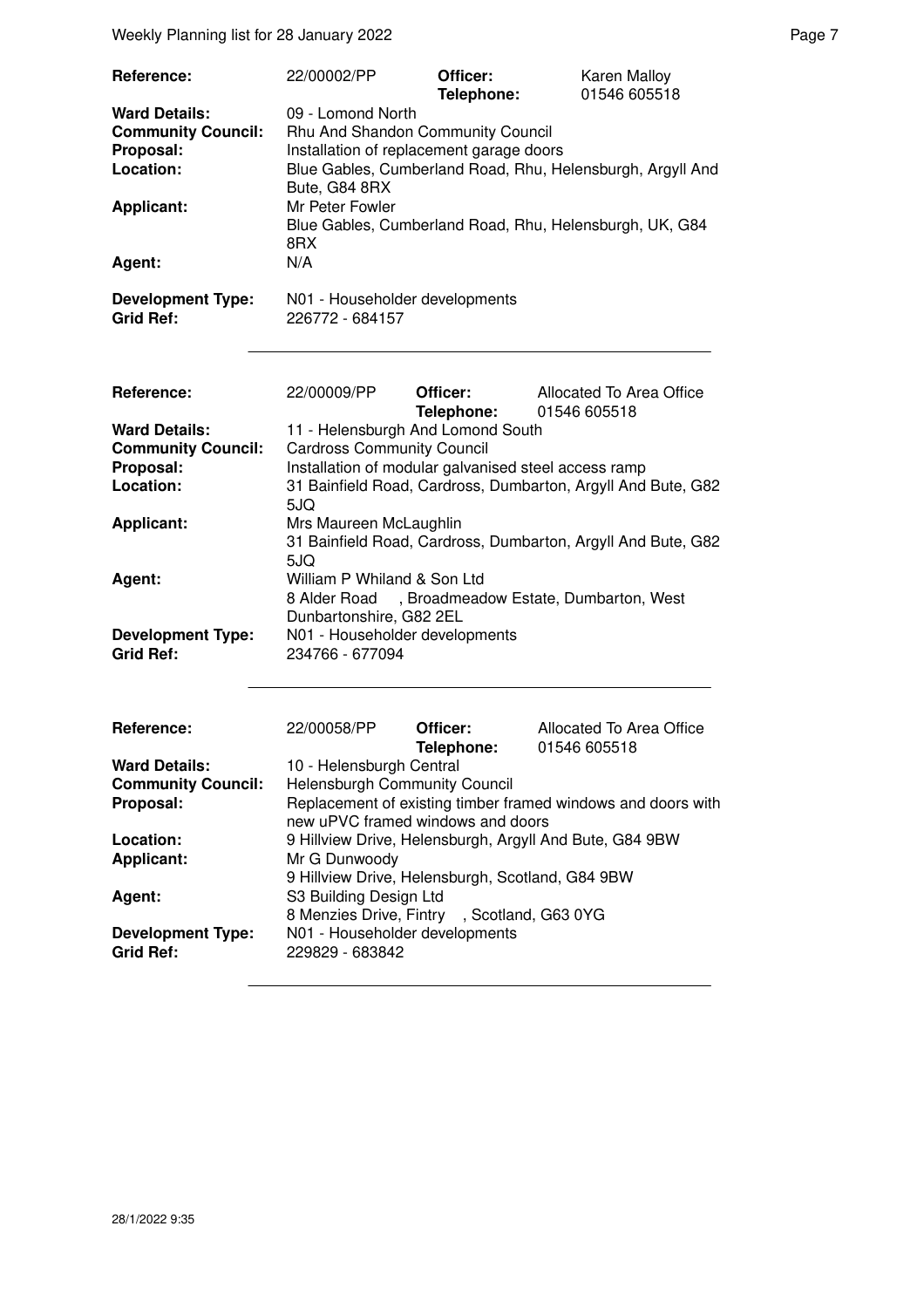Weekly Planning list for 28 January 2022 **Page 8** and 2021

| Reference:                                                                                                 | 22/00152/TPO                                                                                                                                                                                                        | Officer:<br>Telephone: | Allocated To Area Office<br>01546 605518                                                                           |
|------------------------------------------------------------------------------------------------------------|---------------------------------------------------------------------------------------------------------------------------------------------------------------------------------------------------------------------|------------------------|--------------------------------------------------------------------------------------------------------------------|
| <b>Ward Details:</b><br><b>Community Council:</b><br>Proposal:<br>Location:<br><b>Applicant:</b><br>Agent: | 10 - Helensburgh Central<br><b>Helensburgh Community Council</b><br>Proposed crowning of 1 Oak Tree<br>8QG<br>Mrs Seonaid Biagioni<br>8QG<br>N/A                                                                    |                        | 12 Cumberland Avenue, Helensburgh, Argyll And Bute, G84<br>12 Cumberland Avenue, Helensburgh, Argyll And Bute, G84 |
| <b>Development Type:</b><br><b>Grid Ref:</b>                                                               | N0 - not required for statutory returns<br>228177 - 683151                                                                                                                                                          |                        |                                                                                                                    |
|                                                                                                            |                                                                                                                                                                                                                     |                        |                                                                                                                    |
| Reference:                                                                                                 | 22/00163/NMA                                                                                                                                                                                                        | Officer:<br>Telephone: | <b>Karen Malloy</b><br>01546 605518                                                                                |
| <b>Ward Details:</b>                                                                                       | 09 - Lomond North                                                                                                                                                                                                   |                        |                                                                                                                    |
| <b>Community Council:</b><br>Proposal:                                                                     | <b>Garelochhead Community Council</b><br>Non Material Amendment to Planning Permission 21/01604/PP<br>-(Erection of extension to dwellinghouse) - change to extension<br>roof design from hipped to gable end style |                        |                                                                                                                    |
| Location:                                                                                                  | Tigh Carman De, Portincaple, Helensburgh, Argyll And Bute,<br>G84 0EU                                                                                                                                               |                        |                                                                                                                    |
| <b>Applicant:</b>                                                                                          | Mrs M Rodger                                                                                                                                                                                                        |                        | Tigh Carman De, Portincaple, Helensburgh, Argyll And Bute,                                                         |
|                                                                                                            | G84 0EU                                                                                                                                                                                                             |                        |                                                                                                                    |
| Agent:                                                                                                     | <b>Clark Design Architecture</b>                                                                                                                                                                                    |                        | Strathleven House, Levenside Road, Dumbarton, G82 3PD                                                              |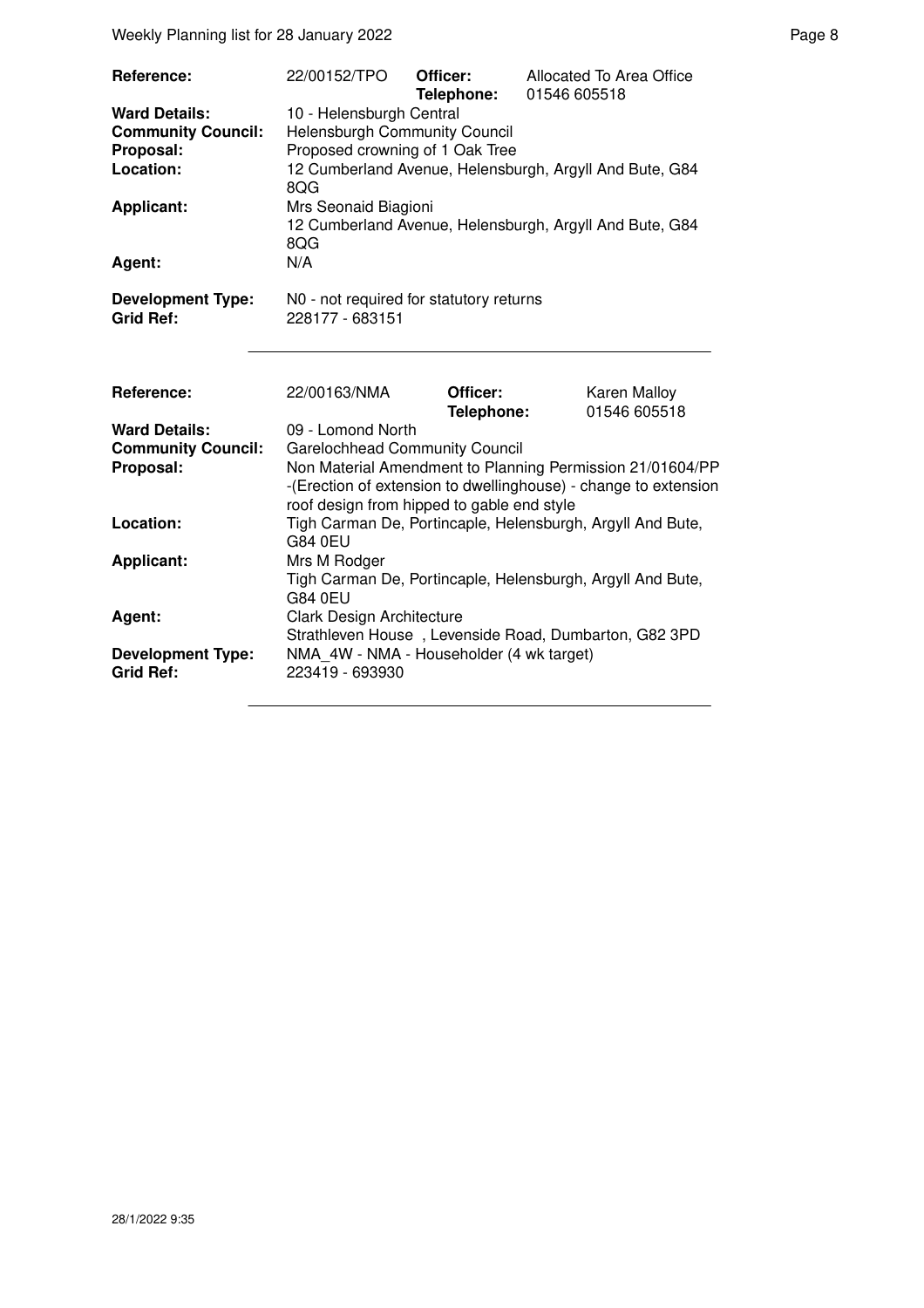### **Oban, Lorn and the Isles**

| <b>Reference:</b>                               | 21/02473/PP                                                                                                 | Officer:<br>Telephone:                   | Fiona Scott<br>01546 605518                                 |  |
|-------------------------------------------------|-------------------------------------------------------------------------------------------------------------|------------------------------------------|-------------------------------------------------------------|--|
| <b>Ward Details:</b>                            | 04 - Oban South And The Isles                                                                               |                                          |                                                             |  |
| <b>Community Council:</b>                       | <b>Oban Community Council</b>                                                                               |                                          |                                                             |  |
| Proposal:                                       |                                                                                                             |                                          | Erection of dwellinghouse, installation of sewage treatment |  |
|                                                 | plant and formation of access                                                                               |                                          |                                                             |  |
| Location:                                       |                                                                                                             |                                          | Land Between Barronrioch Mews And Barran Brae, Glencruit-   |  |
|                                                 | ten, Oban, Argyll And Bute                                                                                  |                                          |                                                             |  |
| <b>Applicant:</b>                               |                                                                                                             | Mr And Ms Ed And Leanne Lloyd And Hughes |                                                             |  |
|                                                 | C/o Agent<br>HAUS Architectural & Timber Frame Ltd<br>Green House, Beechwood Park North, Inverness, IV2 3BL |                                          |                                                             |  |
| Agent:                                          |                                                                                                             |                                          |                                                             |  |
|                                                 |                                                                                                             |                                          |                                                             |  |
| <b>Development Type:</b>                        | N03B - Housing - Local                                                                                      |                                          |                                                             |  |
| <b>Grid Ref:</b>                                | 188972 - 729826                                                                                             |                                          |                                                             |  |
|                                                 |                                                                                                             |                                          |                                                             |  |
|                                                 |                                                                                                             |                                          |                                                             |  |
| <b>Reference:</b>                               | 21/02613/PP                                                                                                 | Officer:                                 | Fiona Scott                                                 |  |
| <b>Ward Details:</b>                            | 05 - Oban North And Lorn                                                                                    | Telephone:                               | 01546 605518                                                |  |
| Community Council: Ardebotton Community Council |                                                                                                             |                                          |                                                             |  |

| <b>Community Council:</b> | <b>Ardchattan Community Council</b>                       |
|---------------------------|-----------------------------------------------------------|
| Proposal:                 | Erection of dwellinghouse and garage                      |
| Location:                 | Plot 3 Achnacree Bay View, North Connel, Oban, Argyll And |
|                           | Bute, PA37 1AF                                            |
| Applicant:                | Mr Christopher Wilson                                     |
|                           | 2 Chaytor Court, Tunstall, Richmond, UK, DL10 7QS         |
| Agent:                    | <b>Rural House Ltd</b>                                    |
|                           | Mill Studio, Struan Road, Portree, Highlands, IV51 9EG    |
| <b>Development Type:</b>  | N03B - Housing - Local                                    |
| <b>Grid Ref:</b>          | 192923 - 735953                                           |

| Reference:                                   | 22/00011/PP                                       | Officer:<br>Telephone: | Allocated To Area Office<br>01546 605518                          |
|----------------------------------------------|---------------------------------------------------|------------------------|-------------------------------------------------------------------|
| <b>Ward Details:</b>                         | 05 - Oban North And Lorn                          |                        |                                                                   |
| <b>Community Council:</b>                    | Avich And Kilchrenan Community Council            |                        |                                                                   |
| Proposal:                                    | tion of vehicular access                          |                        | Erection of dwellinghouse, installation of septic tank and forma- |
| Location:                                    | Former Quarry Garage, Kilchrenan, Argyll And Bute |                        |                                                                   |
| <b>Applicant:</b>                            | Mr R Addison                                      |                        |                                                                   |
|                                              | <b>PA37 1AA</b>                                   |                        | 23 MacVicar Court, Dunbeg, Argyll and Bute, United Kingdom,       |
| Agent:                                       | <b>Bruce &amp; Neil Chartered Architects</b>      |                        |                                                                   |
|                                              |                                                   |                        | 26 Alexandra Place, Corran Esplanade, Oban, UK, PA34 5PU          |
| <b>Development Type:</b><br><b>Grid Ref:</b> | N03B - Housing - Local<br>203863 - 724521         |                        |                                                                   |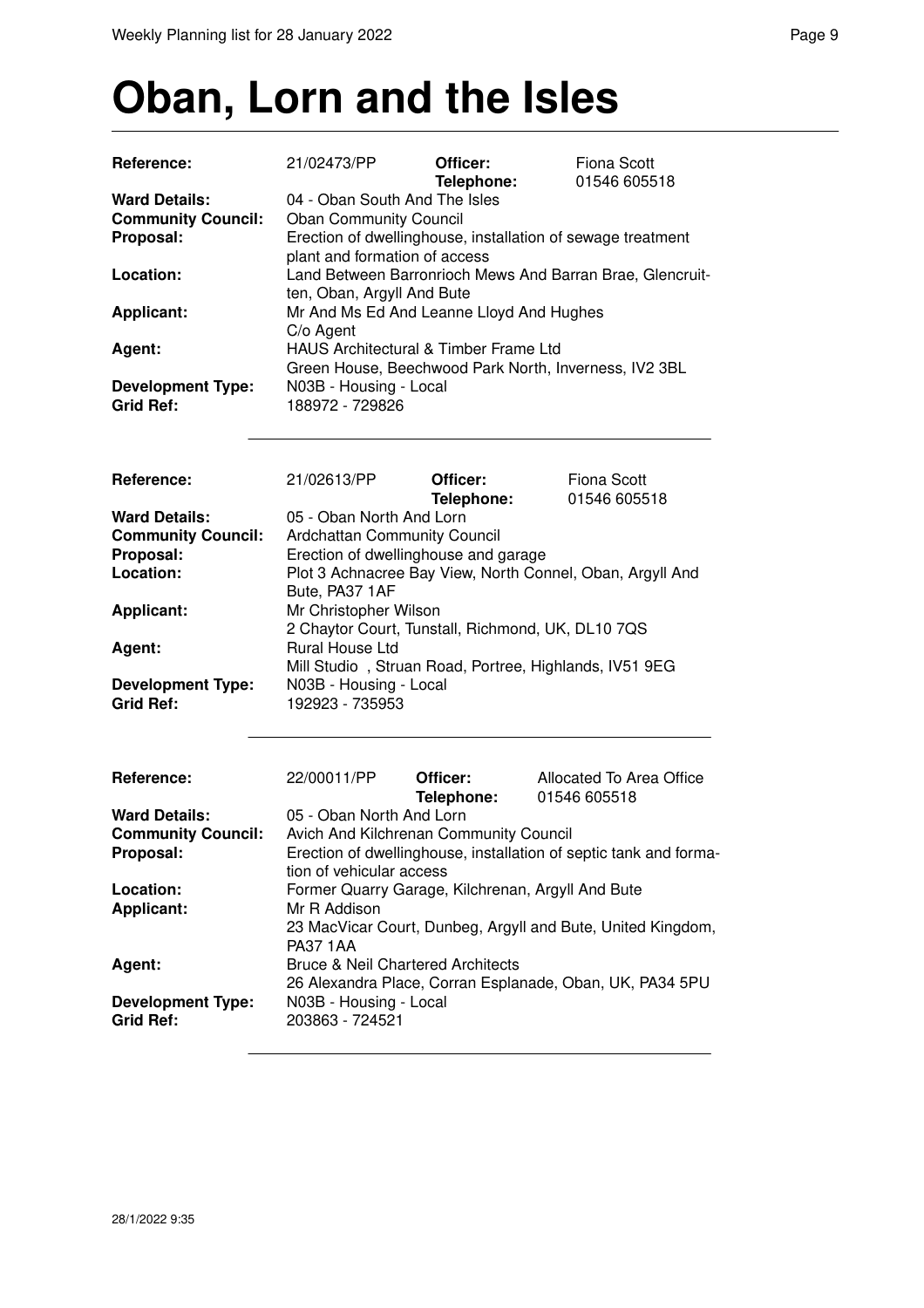| Reference:                                                     | 22/00069/PATEL                                                                                                                                                                                                                                                                                                                                                                              | Officer:<br>Telephone: | Judith Stephen<br>01546 605518           |  |
|----------------------------------------------------------------|---------------------------------------------------------------------------------------------------------------------------------------------------------------------------------------------------------------------------------------------------------------------------------------------------------------------------------------------------------------------------------------------|------------------------|------------------------------------------|--|
| <b>Ward Details:</b><br><b>Community Council:</b><br>Proposal: | 04 - Oban South And The Isles<br><b>Tiree Community Council</b><br>Installation of 12m high mast accommodating 1 dish antenna, 1<br>aviation warning light and ancillary equipment<br>The Old Met Office, Tiree Airport, Crossapol, Isle Of Tiree,<br>Argyll And Bute, PA77 6UP<br><b>Telent Technology Services Ltd</b><br>Telent Head Office, Point 3, Haywood Road, Warwick, CV34<br>5AH |                        |                                          |  |
| Location:<br><b>Applicant:</b>                                 |                                                                                                                                                                                                                                                                                                                                                                                             |                        |                                          |  |
| Agent:                                                         | Harlequin Group<br>Rutland House, 5 Allen Road, Livingston, EH54 6TQ                                                                                                                                                                                                                                                                                                                        |                        |                                          |  |
| <b>Development Type:</b><br><b>Grid Ref:</b>                   | G_C67 - Telecommunications GPDO<br>99823 - 744860                                                                                                                                                                                                                                                                                                                                           |                        |                                          |  |
| Reference:                                                     | 22/00106/PNMFF                                                                                                                                                                                                                                                                                                                                                                              | Officer:<br>Telephone: | Allocated To Area Office<br>01546 605518 |  |
| <b>Ward Details:</b><br><b>Community Council:</b><br>Proposal: | 04 - Oban South And The Isles<br><b>Mull Community Council</b><br>Replace 10x existing 100 metre cages with 4x 160 metre<br>cages, repositioning of existing feed barge and replace existing<br>hamster style top nets with pole-supported style top nets                                                                                                                                   |                        |                                          |  |
| Location:                                                      | Fishnish A Fish Farm, Fishnish Bay, Sound Of Mull, Argyll And<br><b>Bute</b><br><b>Scottish Sea Farms</b><br>Barcaldine Hatchery, Barcaldine, Oban, Argyll And Bute, PA37<br>1SE                                                                                                                                                                                                            |                        |                                          |  |
| <b>Applicant:</b>                                              |                                                                                                                                                                                                                                                                                                                                                                                             |                        |                                          |  |
| Agent:                                                         | N/A                                                                                                                                                                                                                                                                                                                                                                                         |                        |                                          |  |
| <b>Development Type:</b><br><b>Grid Ref:</b>                   | G C21A - MFF - replace finfish pen<br>163407 - 742761                                                                                                                                                                                                                                                                                                                                       |                        |                                          |  |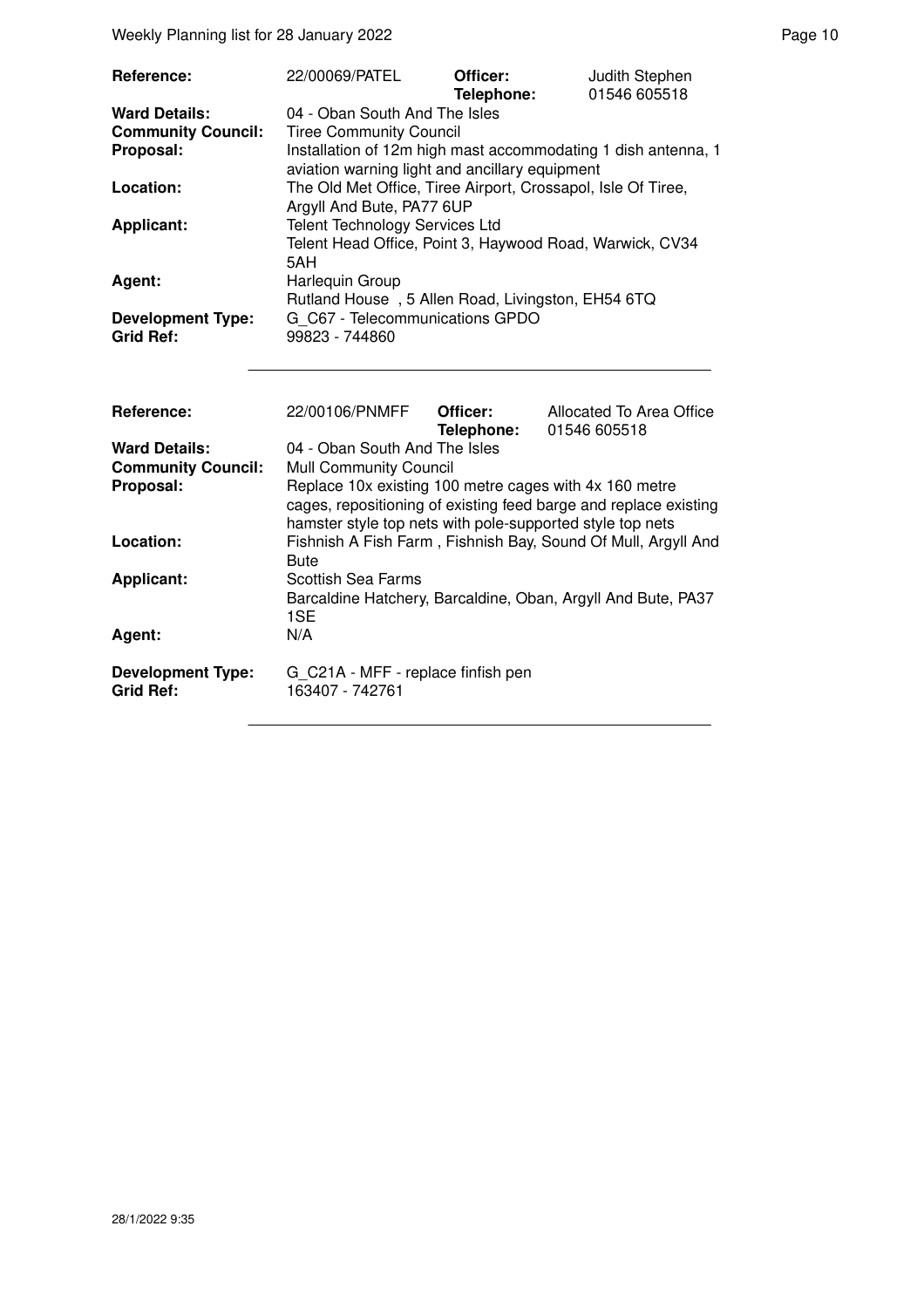# **Mid Argyll, Kintyre and Islay**

| Reference:                | 21/01654/PP                                                                                                                        | Officer:   | Tiwaah P Antwi                                                 |  |
|---------------------------|------------------------------------------------------------------------------------------------------------------------------------|------------|----------------------------------------------------------------|--|
|                           |                                                                                                                                    | Telephone: | 01546 605518                                                   |  |
| <b>Ward Details:</b>      | 03 - Mid Argyll                                                                                                                    |            |                                                                |  |
| <b>Community Council:</b> | <b>Dunadd Community Council</b>                                                                                                    |            |                                                                |  |
| Proposal:                 | Change of use of outbuilding and erection of extensions to form<br>dwellinghouse (class 9). Installation of septic tank and alter- |            |                                                                |  |
|                           |                                                                                                                                    |            |                                                                |  |
| Location:                 | ations to access arrangements                                                                                                      |            |                                                                |  |
|                           | Garden Ground Of Carnach, Kilmichael Glen, Lochgilphead,<br>Argyll And Bute, PA31 8QL                                              |            |                                                                |  |
| <b>Applicant:</b>         |                                                                                                                                    |            |                                                                |  |
|                           | Mr Gordon Campbell<br>Carnach, Kilmichael Glen, Lochgilphead, Argyll And Bute,                                                     |            |                                                                |  |
|                           | <b>PA31 8QL</b>                                                                                                                    |            |                                                                |  |
| Agent:                    | Architectural Illustration                                                                                                         |            |                                                                |  |
|                           | The Studio @ Lunga Mill, Lunga Mill, Ardfern, Lochgilphead,                                                                        |            |                                                                |  |
|                           | Argyll And Bute, PA31 8UU                                                                                                          |            |                                                                |  |
| <b>Development Type:</b>  | N03B - Housing - Local                                                                                                             |            |                                                                |  |
| <b>Grid Ref:</b>          | 188434 - 695824                                                                                                                    |            |                                                                |  |
|                           |                                                                                                                                    |            |                                                                |  |
|                           |                                                                                                                                    |            |                                                                |  |
|                           |                                                                                                                                    |            |                                                                |  |
| Reference:                | 21/02132/PP                                                                                                                        | Officer:   | Derek Wilson                                                   |  |
|                           |                                                                                                                                    | Telephone: | 01546 605518                                                   |  |
| <b>Ward Details:</b>      | 02 - Kintyre And The Islands                                                                                                       |            |                                                                |  |
| <b>Community Council:</b> | <b>Islay Community Council</b>                                                                                                     |            |                                                                |  |
| Proposal:                 |                                                                                                                                    |            | Demolition of 4no porches and out building. Erection of single |  |
|                           |                                                                                                                                    |            | story front and rear extensions, and erection of detached      |  |
|                           | garage                                                                                                                             |            |                                                                |  |
| Location:                 |                                                                                                                                    |            | Kinnabus Cottage, The Oa, Isle Of Islay, Argyll And Bute, PA42 |  |
|                           | 7AX                                                                                                                                |            |                                                                |  |
| <b>Applicant:</b>         | Mr Jonathan Aeberhard                                                                                                              |            |                                                                |  |
|                           | C/o Agent                                                                                                                          |            |                                                                |  |
| Agent:                    | Duncan Mackenzie                                                                                                                   |            |                                                                |  |
|                           | The Hermitage, Motherby, Penrith, Cumbria, CA11 0RJ                                                                                |            |                                                                |  |
| <b>Development Type:</b>  | N01 - Householder developments                                                                                                     |            |                                                                |  |
| <b>Grid Ref:</b>          | 129314 - 642441                                                                                                                    |            |                                                                |  |
|                           |                                                                                                                                    |            |                                                                |  |
|                           |                                                                                                                                    |            |                                                                |  |
| Reference:                | 21/02308/PP                                                                                                                        | Officer:   | Tiwaah P Antwi                                                 |  |
|                           |                                                                                                                                    | Telephone: | 01546 605518                                                   |  |
| <b>Ward Details:</b>      | 03 - Mid Argyll                                                                                                                    |            |                                                                |  |
| <b>Community Council:</b> | North Knapdale Community Council                                                                                                   |            |                                                                |  |
| Proposal:                 |                                                                                                                                    |            | Erection of detached garden room ancillary to dwellinghouse    |  |
| Location:                 |                                                                                                                                    |            | Eilean Da Mheinn, Harbour Island, Crinan, Lochgilphead,        |  |
|                           | Argyll And Bute, PA31 8SW                                                                                                          |            |                                                                |  |
| <b>Applicant:</b>         | Mr Richard Stein                                                                                                                   |            |                                                                |  |
|                           |                                                                                                                                    |            | Eilean Da Mheinn, Harbour Island, Crinan, Lochgilphead,        |  |
|                           | Argyll And Bute, PA31 8SW                                                                                                          |            |                                                                |  |
| Agent:                    | Architectural Illustration                                                                                                         |            |                                                                |  |
|                           |                                                                                                                                    |            | Lunga Mill, Lochgilphead, Argyll and Bute, Scotland, PA31 8UU  |  |
| <b>Development Type:</b>  | N01 - Householder developments                                                                                                     |            |                                                                |  |
| <b>Grid Ref:</b>          | 178169 - 694410                                                                                                                    |            |                                                                |  |
|                           |                                                                                                                                    |            |                                                                |  |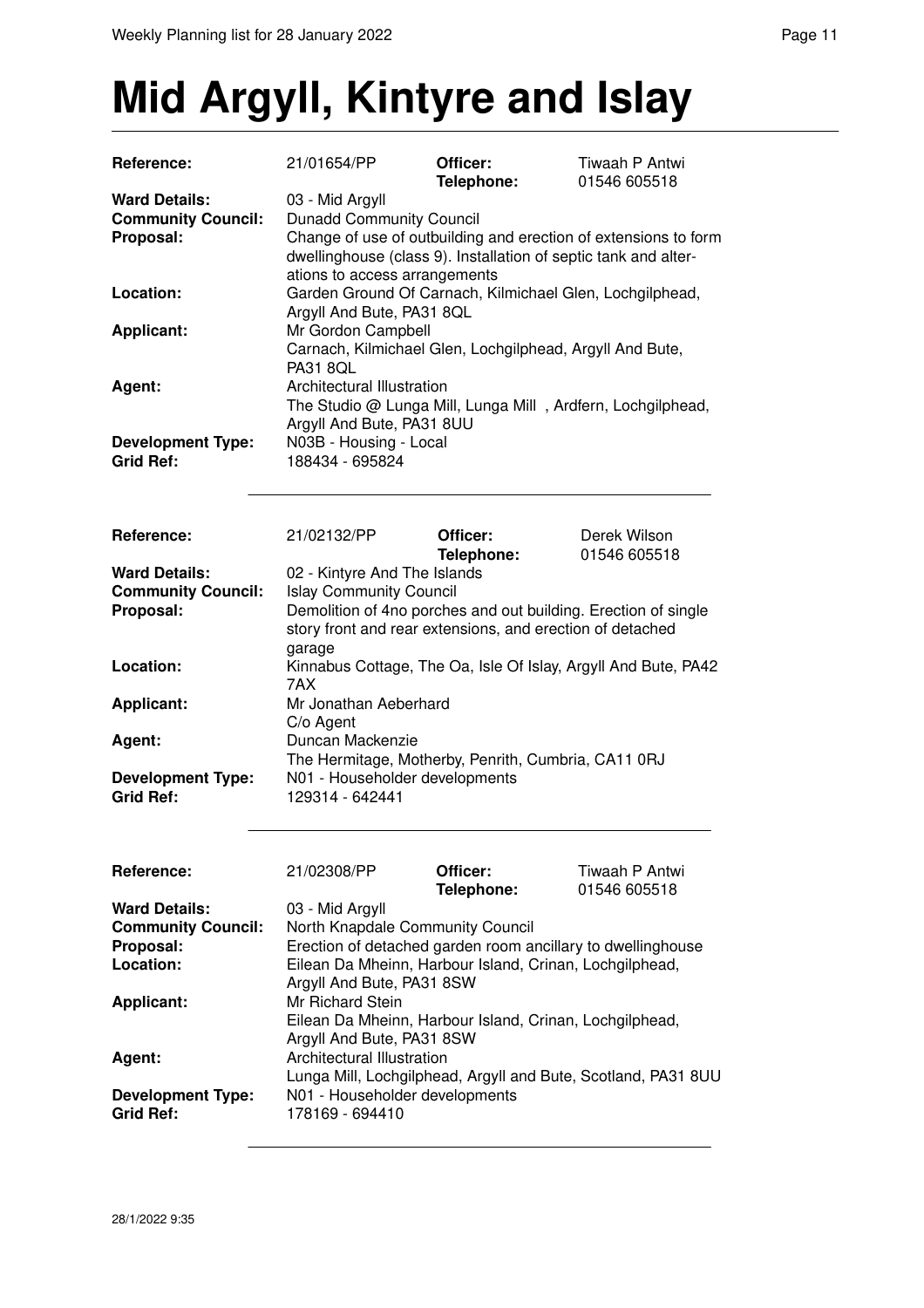Weekly Planning list for 28 January 2022 **Page 12** and the US and the Page 12

| <b>Reference:</b>         | 21/02334/PP                                                       | Officer:<br>Telephone: | Derek Wilson<br>01546 605518 |  |
|---------------------------|-------------------------------------------------------------------|------------------------|------------------------------|--|
| <b>Ward Details:</b>      | 02 - Kintyre And The Islands                                      |                        |                              |  |
| <b>Community Council:</b> | <b>Islay Community Council</b>                                    |                        |                              |  |
| Proposal:                 | Erection of dwellinghouse, installation of septic tank and forma- |                        |                              |  |
|                           | tion of access                                                    |                        |                              |  |
| Location:                 | Land Opposite The Old School House, Ardbeg, Isle Of Islay,        |                        |                              |  |
|                           | Argyll And Bute                                                   |                        |                              |  |
| <b>Applicant:</b>         | Glenmorangie Ltd                                                  |                        |                              |  |
|                           | $C/O$ Agent                                                       |                        |                              |  |
| Agent:                    | North Planning And Development Ltd                                |                        |                              |  |
|                           | Tay House, 2nd Floor, 300 Bath Street, Glasgow, G2 4JR            |                        |                              |  |
| <b>Development Type:</b>  | N03B - Housing - Local                                            |                        |                              |  |
| <b>Grid Ref:</b>          | 141576 - 646422                                                   |                        |                              |  |

| Reference:                                   | 21/02393/PPP                                                                           | Officer:   | Derek Wilson                                                 |  |
|----------------------------------------------|----------------------------------------------------------------------------------------|------------|--------------------------------------------------------------|--|
|                                              |                                                                                        | Telephone: | 01546 605518                                                 |  |
| <b>Ward Details:</b>                         | 02 - Kintyre And The Islands                                                           |            |                                                              |  |
| <b>Community Council:</b>                    | <b>Islay Community Council</b>                                                         |            |                                                              |  |
| Proposal:                                    |                                                                                        |            | Site for the erection of dwellinghouse, 3 holiday cabins and |  |
|                                              | ancillary building                                                                     |            |                                                              |  |
| Location:                                    | Land Adjacent To Braeside, Portnahaven, Isle Of Islay, Argyll<br><b>And Bute</b>       |            |                                                              |  |
|                                              |                                                                                        |            |                                                              |  |
| Applicant:                                   | Mrs Caroline Jane Keenan<br>Laurel Cottage, 34 Far Dene, Kirkburton, Huddersfield, HD8 |            |                                                              |  |
|                                              |                                                                                        |            |                                                              |  |
|                                              | 0QU                                                                                    |            |                                                              |  |
| Agent:                                       | <b>Dualchas Architects</b>                                                             |            |                                                              |  |
|                                              |                                                                                        |            | Fas Building, Sabhal Mor Ostaig, Sleat, Isle Of Skye, IV44   |  |
|                                              | 8RQ                                                                                    |            |                                                              |  |
| <b>Development Type:</b>                     | N03B - Housing - Local                                                                 |            |                                                              |  |
| <b>Grid Ref:</b>                             | 116558 - 652448                                                                        |            |                                                              |  |
|                                              |                                                                                        |            |                                                              |  |
|                                              |                                                                                        |            |                                                              |  |
| Reference:                                   | 21/02439/PP                                                                            | Officer:   | Allocated To Area Office                                     |  |
|                                              |                                                                                        | Telephone: | 01546 605518                                                 |  |
| <b>Ward Details:</b>                         | 03 - Mid Argyll                                                                        |            |                                                              |  |
| <b>Community Council:</b>                    | <b>Furnace Community Council</b>                                                       |            |                                                              |  |
| Proposal:                                    | Change of use of former agricultural land to siting of cabin and                       |            |                                                              |  |
|                                              |                                                                                        |            | caravan for use as offices and installation of septic tank   |  |
| Location:                                    |                                                                                        |            |                                                              |  |
|                                              |                                                                                        |            | Land West Of Auchindrain Museum, Furnace, Inveraray, Argyll  |  |
|                                              | And Bute                                                                               |            |                                                              |  |
| <b>Applicant:</b>                            | The Auchindrain Trust                                                                  |            |                                                              |  |
|                                              | Furnace, By Inveraray, Argyll And Bute, PA32 8WD                                       |            |                                                              |  |
| Agent:                                       | Niall MacCallum                                                                        |            |                                                              |  |
|                                              | 136 Churchill Drive, Glasgow, G11 7HA                                                  |            |                                                              |  |
| <b>Development Type:</b><br><b>Grid Ref:</b> | N10B - Other developments - Local<br>202730 - 703005                                   |            |                                                              |  |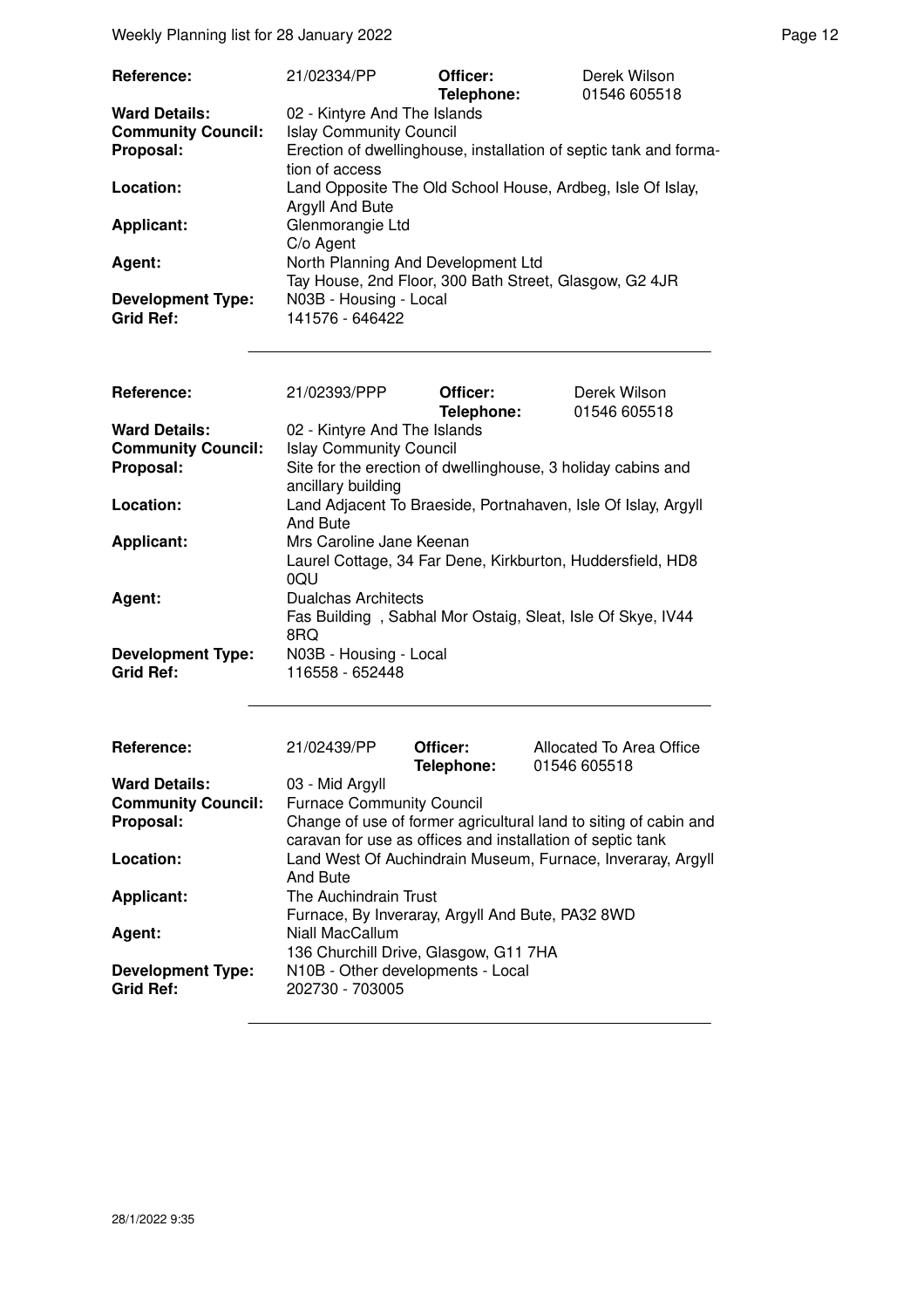Weekly Planning list for 28 January 2022 **Page 13** Page 13

| Reference:<br><b>Ward Details:</b><br><b>Community Council:</b><br>Proposal:<br>Location:<br><b>Applicant:</b><br>Agent:<br><b>Development Type:</b><br><b>Grid Ref:</b> | 21/02537/PP<br>02 - Kintyre And The Islands<br>South Knapdale Community Council<br>Erection of conservatory<br>Mrs Kim de Buiteleir<br>N/A<br>N01 - Householder developments<br>171193 - 665574                                                                                                                                  | Officer:<br>Telephone: | Tiwaah P Antwi<br>01546 605518<br>Taobh Na Mara, Kilberry, Tarbert, Argyll And Bute, PA29 6YD<br>Taobh Na Mara, Kilberry, Tarbert, Argyll And Bute, PA29 6YD |
|--------------------------------------------------------------------------------------------------------------------------------------------------------------------------|----------------------------------------------------------------------------------------------------------------------------------------------------------------------------------------------------------------------------------------------------------------------------------------------------------------------------------|------------------------|--------------------------------------------------------------------------------------------------------------------------------------------------------------|
| Reference:                                                                                                                                                               | 21/02738/LIB                                                                                                                                                                                                                                                                                                                     | Officer:               | Fleur Rothwell                                                                                                                                               |
| <b>Ward Details:</b><br><b>Community Council:</b><br>Proposal:                                                                                                           | Telephone:<br>01546 605518<br>01 - South Kintyre<br><b>Campbeltown Community Council</b><br>Demolition of six tenement blocks compromising 46 flats (Block<br>A 19-9E John Street, Block B, 21-33 John Street, Block C (1-5<br>Dalintober), Block E (17 -21 Dalintober and 24-26 High Street,<br>and Block F (20-22 High Street) |                        |                                                                                                                                                              |
| Location:                                                                                                                                                                | Argyll And Bute                                                                                                                                                                                                                                                                                                                  |                        | John Street, Prince's Street And High Street, Campbeltown,                                                                                                   |
| <b>Applicant:</b>                                                                                                                                                        | <b>Argyll Community Housing</b><br>Dalriada House, Lochnell Street, Lochgilphead, Scotland, PA31<br>8JL                                                                                                                                                                                                                          |                        |                                                                                                                                                              |
| Agent:                                                                                                                                                                   | <b>ECD Architects</b><br>Centrum Building<br>, 38 Queen Street, Glasgow, Scotland, G1<br>3DX                                                                                                                                                                                                                                     |                        |                                                                                                                                                              |
| <b>Development Type:</b><br><b>Grid Ref:</b>                                                                                                                             | $N14$ - Listed bldg + con area consents<br>172094 - 620906                                                                                                                                                                                                                                                                       |                        |                                                                                                                                                              |
| Reference:                                                                                                                                                               | 22/00018/PP                                                                                                                                                                                                                                                                                                                      | Officer:<br>Telephone: | Allocated To Area Office<br>01546 605518                                                                                                                     |
| <b>Ward Details:</b><br><b>Community Council:</b><br>Proposal:<br>Location:<br><b>Applicant:</b><br>Agent:<br><b>Development Type:</b><br><b>Grid Ref:</b>               | 02 - Kintyre And The Islands<br><b>Gigha Community Council</b><br>Erection of shed<br>Tigh Creagach, Isle Of Gigha, Argyll And Bute, PA41 7AD<br>Mr Tim Lister<br>Tigh Creagach, Isle Of Gigha, PA41 7AD<br><b>John Peace Associates</b><br>N01 - Householder developments<br>164154 - 646463                                    |                        | 83 Argyll Street, Lochgilphead, United Kingdom, PA31 8NE                                                                                                     |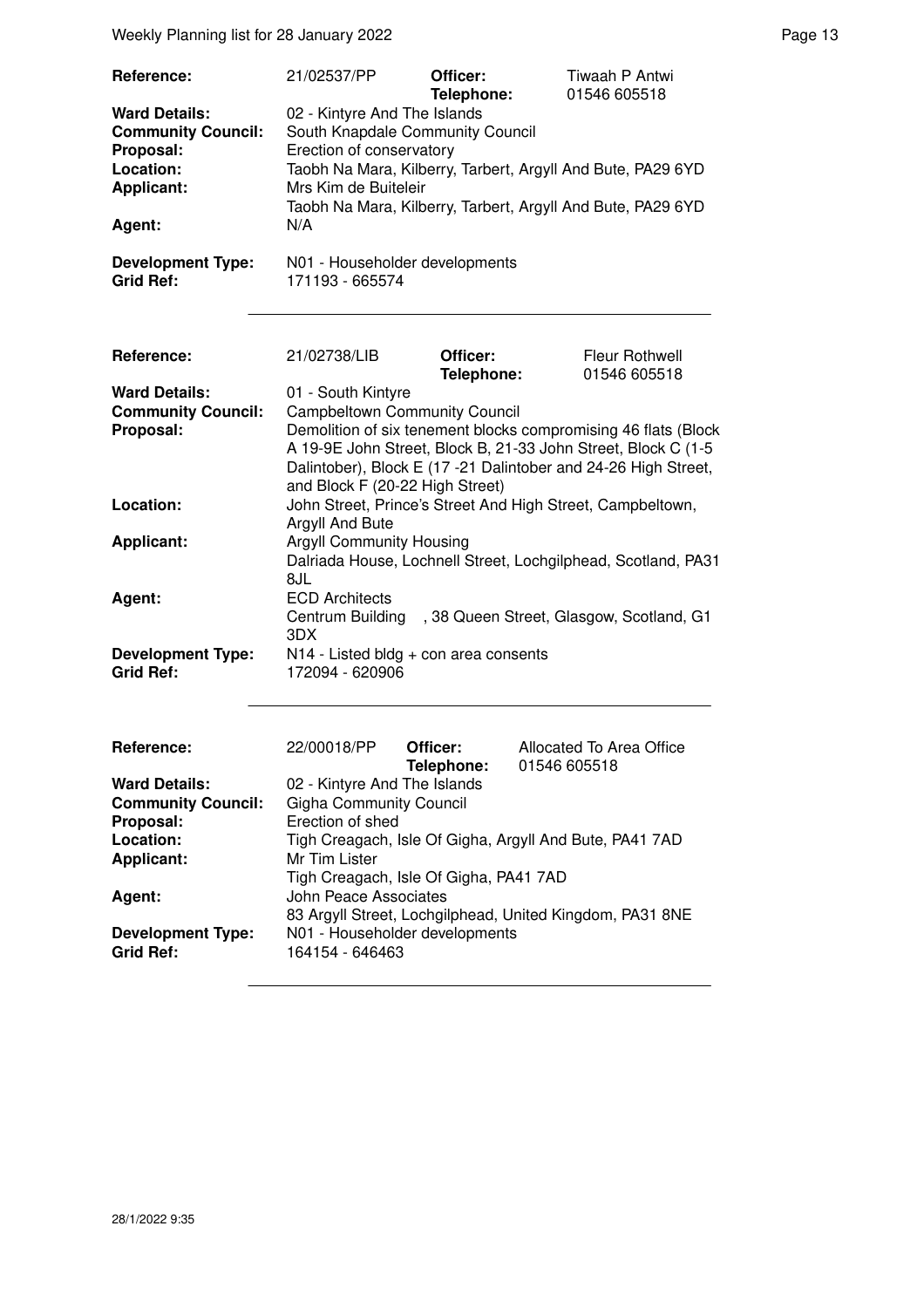Weekly Planning list for 28 January 2022 **Page 14** and the US of the Page 14

| Reference:                                   | 22/00072/PP                                                                                                | Officer:<br>Telephone: | <b>Fleur Rothwell</b><br>01546 605518 |
|----------------------------------------------|------------------------------------------------------------------------------------------------------------|------------------------|---------------------------------------|
| <b>Ward Details:</b>                         | 01 - South Kintyre                                                                                         |                        |                                       |
| <b>Community Council:</b>                    | <b>East Kintyre Community Council</b>                                                                      |                        |                                       |
| Proposal:                                    | Erection of dwellinghouse, installation of septic tank and air<br>source heat pump and formation of access |                        |                                       |
| Location:                                    | Plot 4, Land North East Of Ardnacross Farm, Peninver, Camp-<br>beltown, Argyll And Bute                    |                        |                                       |
| <b>Applicant:</b>                            | Ms L Kingsley And Mr Peter Ellerton<br>Drum Cottage, 3 Kilkenzie, By Campbeltown, Scotland, PA28<br>6QD    |                        |                                       |
| Agent:                                       | Crawford MacPhee Architectural Services<br>Ros-Muire, Mossfield Drive, Oban, Argyll, PA34 4EN              |                        |                                       |
| <b>Development Type:</b><br><b>Grid Ref:</b> | N03B - Housing - Local<br>176912 - 626304                                                                  |                        |                                       |

| Reference:                | 22/00137/TELNOT                                                       | Officer:<br>Telephone: | Derek Wilson<br>01546 605518 |  |
|---------------------------|-----------------------------------------------------------------------|------------------------|------------------------------|--|
| <b>Ward Details:</b>      | 02 - Kintyre And The Islands                                          |                        |                              |  |
| <b>Community Council:</b> | <b>Islay Community Council</b>                                        |                        |                              |  |
| Proposal:                 | Upgrade works to existing mast to include; installation of 1no.       |                        |                              |  |
|                           | 600mm diameter link dish, new feeder cables and 3 no. GPS             |                        |                              |  |
|                           | nodes                                                                 |                        |                              |  |
| Location:                 | Kilchiaran Radio Station, Port Charlotte, Isle Of Islay, Argyll       |                        |                              |  |
|                           | <b>And Bute</b>                                                       |                        |                              |  |
| <b>Applicant:</b>         | Entrust<br>Unit 4, Century Building, Tower Street, Brunswick Business |                        |                              |  |
|                           |                                                                       |                        |                              |  |
|                           | Park, Liverpool, L3 4BJ                                               |                        |                              |  |
| Agent:                    | N/A                                                                   |                        |                              |  |
|                           |                                                                       |                        |                              |  |
| <b>Development Type:</b>  | N0 - not required for statutory returns                               |                        |                              |  |
| <b>Grid Ref:</b>          | 120806 - 661571                                                       |                        |                              |  |
|                           |                                                                       |                        |                              |  |
|                           |                                                                       |                        |                              |  |
| Reference:                | 22/00138/TELNOT                                                       | Officer:               | <b>Fleur Rothwell</b>        |  |
|                           |                                                                       | Telephone:             | 01546 605518                 |  |
| <b>Ward Details:</b>      | 01 - South Kintyre                                                    |                        |                              |  |
| <b>Community Council:</b> | The Laggan Community Council                                          |                        |                              |  |
| Proposal:                 | Upgrade works to existing mast to include; installation of 1 x        |                        |                              |  |
|                           | 600mm diameter transmission link dish, new feeder cables, 3 x         |                        |                              |  |
|                           | GPS nodes and associated works                                        |                        |                              |  |
| Location:                 | Ballygroggan Radio Station, Machrihanish, Argyll And Bute             |                        |                              |  |
| <b>Applicant:</b>         | Entrust                                                               |                        |                              |  |
|                           | Unit 4, Century Building, Tower Street, Brunswick Business            |                        |                              |  |
|                           | Park, Liverpool, L3 4BJ                                               |                        |                              |  |
|                           | N/A                                                                   |                        |                              |  |
| Agent:                    |                                                                       |                        |                              |  |
| <b>Development Type:</b>  | N0 - not required for statutory returns                               |                        |                              |  |
| <b>Grid Ref:</b>          | 162930 - 618782                                                       |                        |                              |  |
|                           |                                                                       |                        |                              |  |